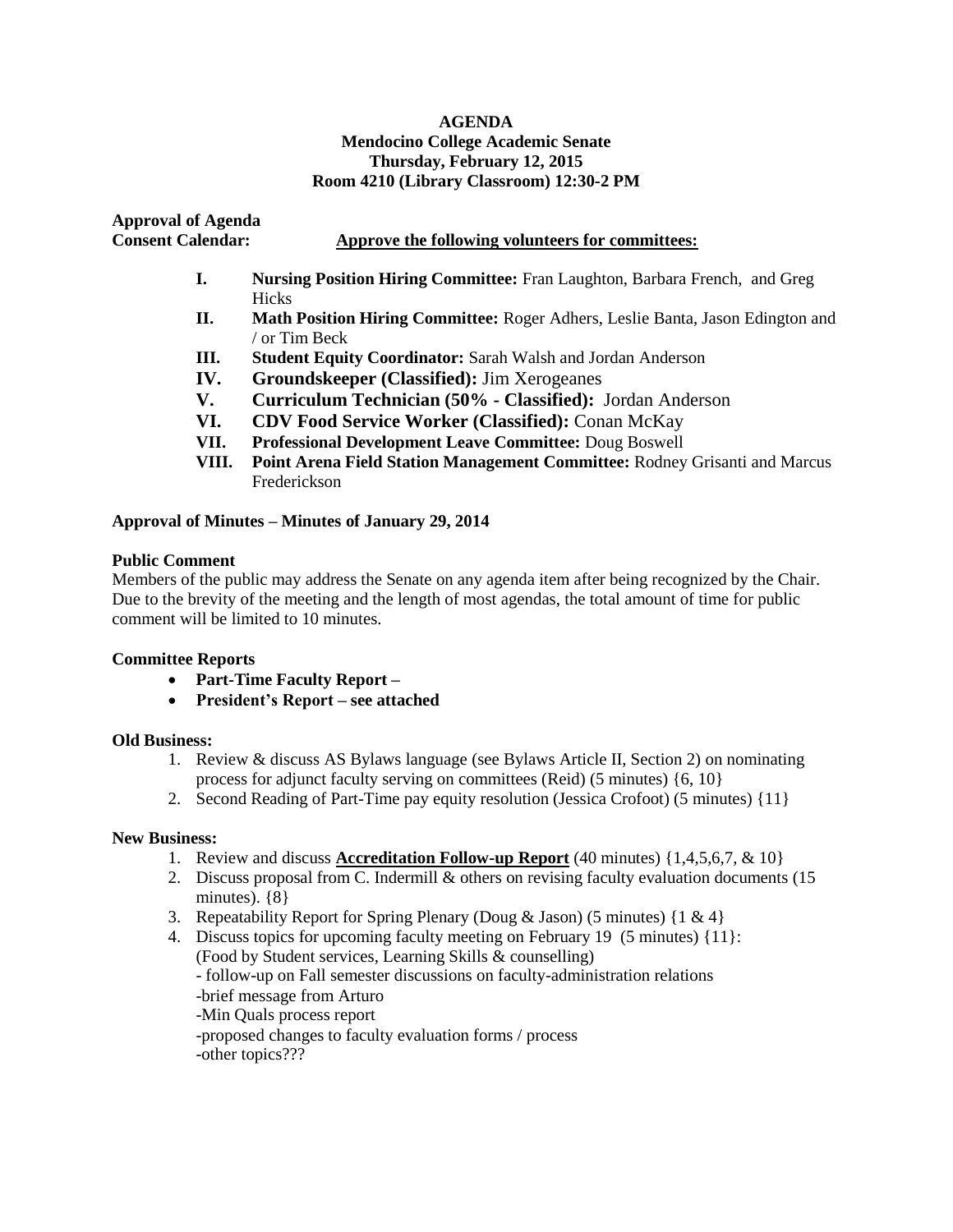# **Future Agenda Items? Next Meeting February 26, 2015**

- First Reading of Substantive Change Report (Feb 26)
- Textbook ordering process {11} (Steve Cardimona)
- Equivalency Committee planning & processes {11}
- $\bullet$  Check in on goals  $\&$  objectives
- Review academic rank procedures & process

# **Academic Senate Membership 2014-15**

| <b>Reid Edelman – President</b>      | <b>Jason Edington – Vice-president / Math</b>                   |
|--------------------------------------|-----------------------------------------------------------------|
| Doug Browe (CVPA)                    | <b>Steve Cardimona (Science)</b>                                |
| <b>Jessica Crofoot - MPFA</b>        | Jody Gehrman (English, Library & Languages)                     |
| Dan Jenkins (CTE)                    | <b>Catherine McKay - MPFA</b>                                   |
| <b>Sarah Walsh (Social Sciences)</b> | Tascha Whetzel (Student Services, Learning Skills & Counseling) |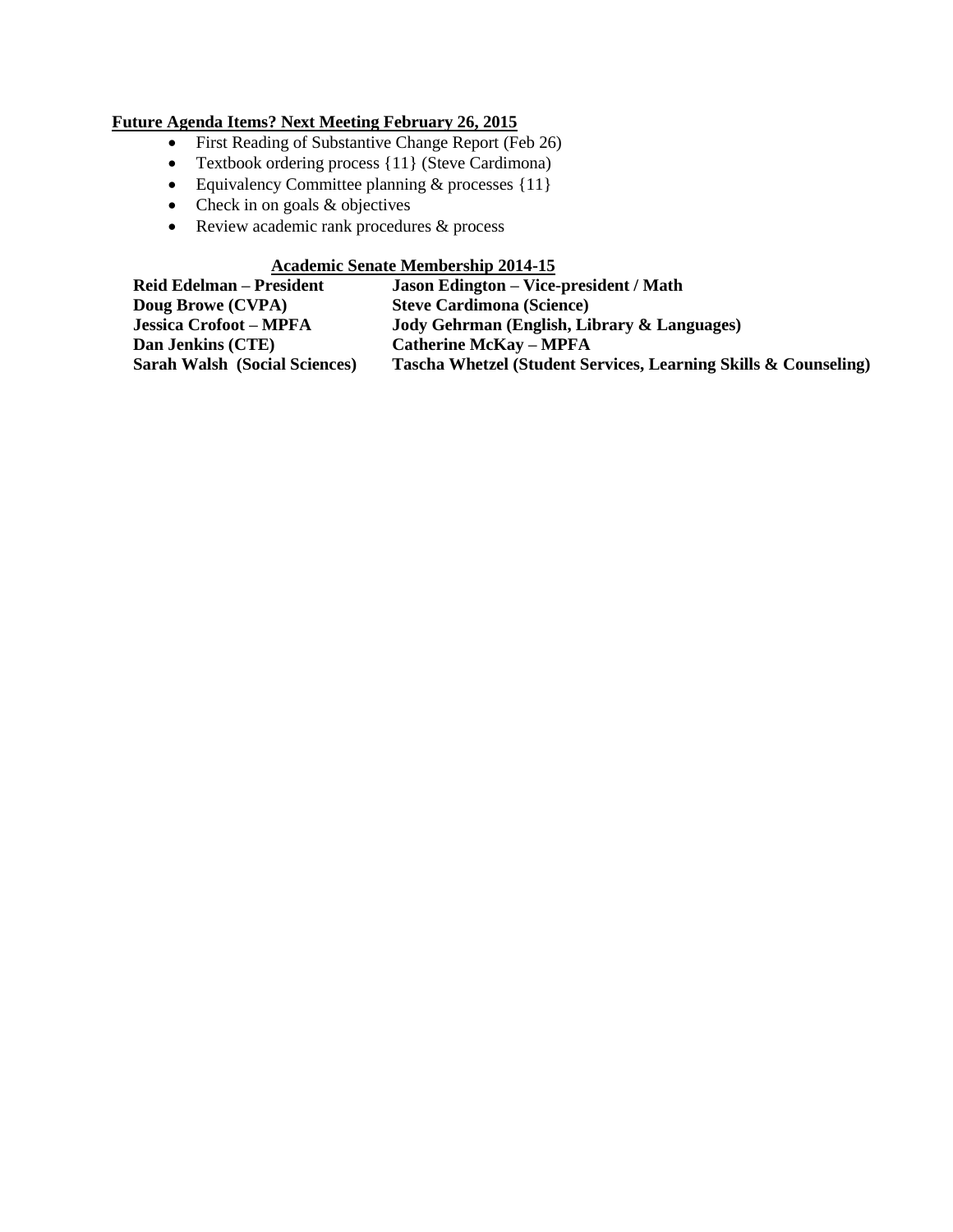# MINUTES Mendocino College Academic Senate Thursday, January 29, 2015 12:30 – 2:00 p.m., Room 4210

| Call to Order         | Reid Edelman called the meeting to order at: 12:30 p.m.                                                                                                                                                                                                                                            |
|-----------------------|----------------------------------------------------------------------------------------------------------------------------------------------------------------------------------------------------------------------------------------------------------------------------------------------------|
| Present               | Tascha Whetzel, Jody Gehrman, Jessica Crofoot, Doug Browe,<br>Jason Edington, Catherine McKay, Dan Jenkins, Steve Cardimona<br>and Sarah Walsh                                                                                                                                                     |
| Absent                | None                                                                                                                                                                                                                                                                                               |
| Guest                 | Catherine Indermill                                                                                                                                                                                                                                                                                |
| Agenda Approval       | M/S/C (Edington/Gehrman) to approve the Agenda of January 29, 2015                                                                                                                                                                                                                                 |
| Minutes Approval      | M/S/C ( <i>Browe/Crofoot</i> ) to approve the Minutes of December 4, 2014                                                                                                                                                                                                                          |
|                       | M/S/C ( <i>Browe/ Edington</i> ) to rescind the approval of the agenda, move to<br>accept the agenda with the amendment of adding the Minutes of<br>January 15 and move Catherine Indermill to the top of New Business.                                                                            |
|                       | M/S/C (Gehrman/Cardimona) to approve the Minutes of January 15.                                                                                                                                                                                                                                    |
| <b>Public Comment</b> | None                                                                                                                                                                                                                                                                                               |
| Committee Reports     | Part-Time Faculty Report – Will provide a written report at the next<br>meeting.                                                                                                                                                                                                                   |
|                       | President's Report - A written report was provided with the meeting<br>agenda. The following information was included: PBC (12/2/14);<br>VP/Deans/Senate Meeting (12/9/14); EAP (12/9/14); PPAC (12/11/14);<br>PBC (12/16/14); and Board of Trustees Meeting (12/17/14).                           |
| <b>New Business</b>   | <b>Proposal from Indermill – Evaluation Documents</b><br>Indermill mentioned the prior meeting of November 2012 when evaluation<br>forms were discussed. The faculty would like a more clear picture about<br>the expectations of the evaluation and to have a stronger voice with the<br>process. |
|                       | A broad scope of faculty helped to strengthen the tenured faculty process.<br>They helped to create/provide a greater voice and contribution.                                                                                                                                                      |
|                       | A question was added to the student survey $-$ "Today's class presentation<br>is consistent with other classes this semester"                                                                                                                                                                      |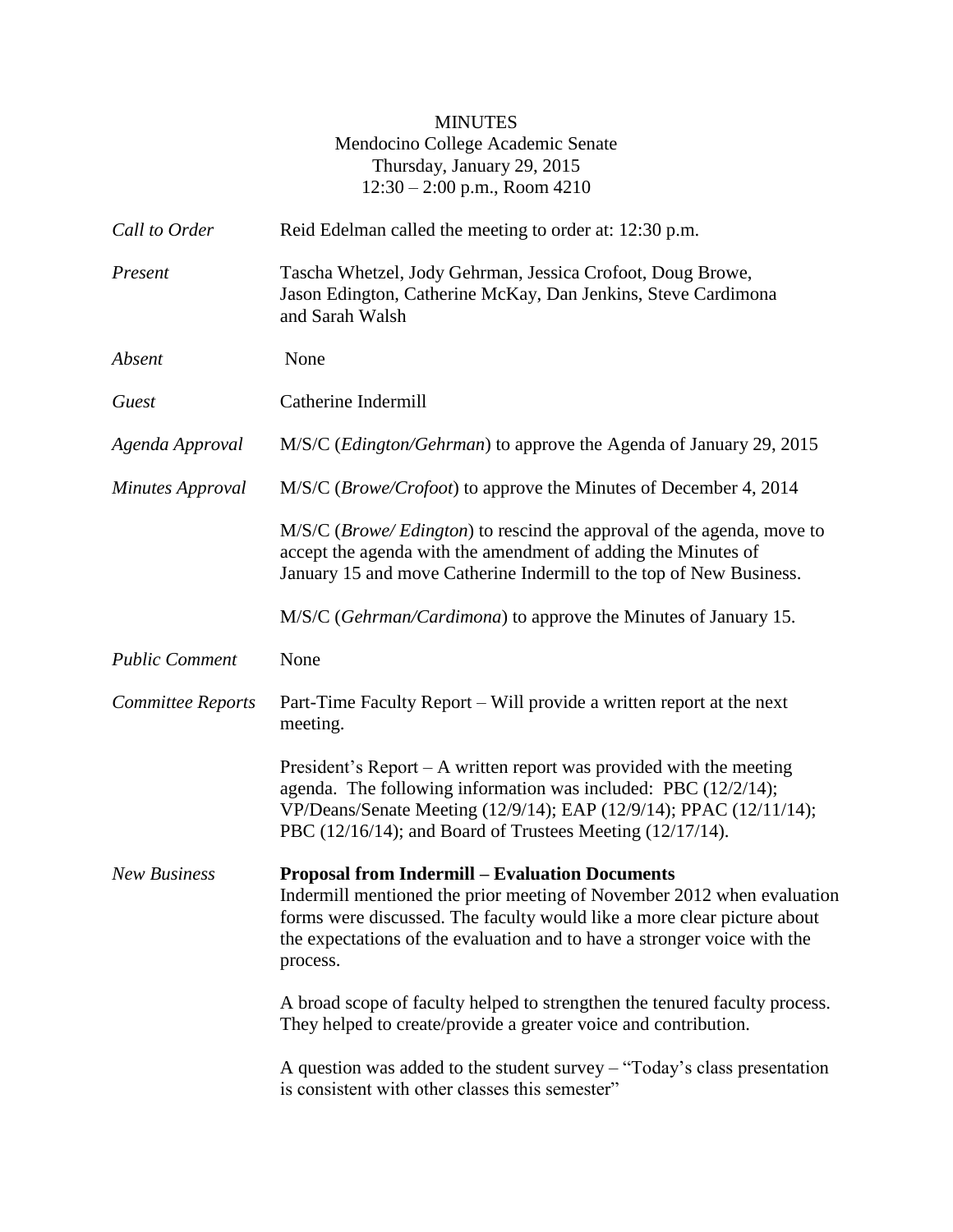Additional wording was added to the Evaluation Summary - "Unsatisfactory" (specify in comment section and complete a Corrective Action Plan, in consultation with **and based on recommendation from** the evaluation team)

Jenkins mentioned the need for common standards, uniformity and consistency

Indermill suggested that two faculty members on the faculty tenure team meet with the probationary faculty at least once per year. This time should be spent developing the "Teaching Philosophy", Teaching Across the Curriculum, etc.

Browe mentioned that mentors are a great idea. He had a mentor when beginning to teach at Mendocino and they were a great resource of information. He suggested that every department head provide this to new faculty members.

Indermill mentioned that some faculty members have had mentors and some have not. The tenure team would be more concrete. Those members would have more of a voice when faculty meet with the Dean. The team can provide documentation and proof that particular things have taken place.

Edelman mentioned the tenure team is an ongoing part of the process. The mentor should be separate.

Indermill asked the Senate to help create the process and include the information as part of the evaluation.

Jenkins suggested that the topic be put on a future agenda for further discussion.

# **Summary of Suggested Change for Tenured and Probationary Faculty**

- Addition of one question on the student survey (Today's class presentation is consistent with other classes this semester.)

#### **Summary of Suggested Changes for Probationary Faculty**

- Additional requirement to develop and write a "Philosophy Statement" the third year and criteria on Form A to evaluate the "Philosophy Statement"
- Additional requirement for the probationary faculty member to meet once per year (or semester) with the faculty team members to discuss topics such as: teaching philosophy, classroom management, teaching across the curriculum, etc.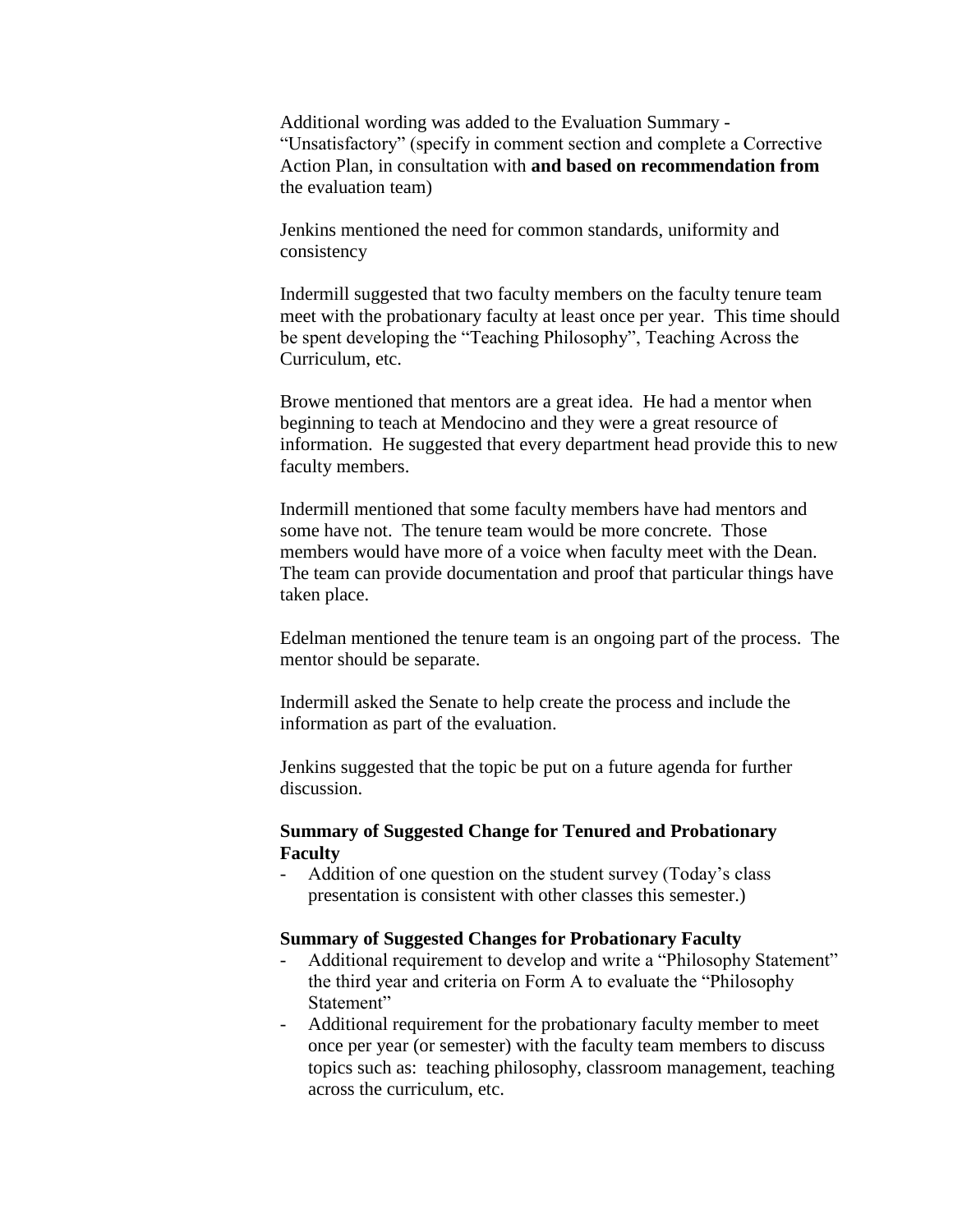|                     | Addition of one unannounced classroom visit (minimum 30 minutes)<br>by the faculty team members.                                                                                                                                                                                                  |
|---------------------|---------------------------------------------------------------------------------------------------------------------------------------------------------------------------------------------------------------------------------------------------------------------------------------------------|
|                     | Browe suggested adding the "Philosophy Statement" to the self-evaluation<br>for Probationary and Tenured faculty.                                                                                                                                                                                 |
|                     | Indermill mentioned that this information did not come from the union,<br>but from a group of faculty member suggestions.                                                                                                                                                                         |
|                     | Edelman would like to provide particular days that the unannounced<br>classroom visit will take place.                                                                                                                                                                                            |
|                     | Edington suggested that this issue be discussed with the Senate at a later<br>meeting. Information will be shared at a faculty meeting.                                                                                                                                                           |
|                     | Edelman mentioned that this may require Union involvement as well. An<br>addition to the work load and may be part of the contract.                                                                                                                                                               |
|                     | Crofoot mentioned that the wording in the "Draft – Student Evaluation of<br>Instructor" form is exactly what has been written in the part-time faculty<br>evaluations. She suggested that the part-time faculty and full-time faculty<br>have the same evaluation forms for students to complete. |
| <b>Old Business</b> | <b>Nominating Process - Adjunct Faculty</b>                                                                                                                                                                                                                                                       |
|                     |                                                                                                                                                                                                                                                                                                   |
|                     | Edelman stated that he reviewed the part-time faculty CBA.                                                                                                                                                                                                                                        |
|                     | Crofoot mentioned that the nominations are presented to the union. The<br>names are then forwarded to the Senate for approval to committees.                                                                                                                                                      |
|                     | Edelman suggested that recommendations come forward for discussion.<br>The part-time faculty selection process should be the same as the full-time<br>faculty. The Senate will chose the right person to serve on each<br>committee.                                                              |
|                     | Edington suggested, when part-time instructors are interested in serving on<br>committees, that all names are forward for selection. To insure that every<br>person that teaches on campus have been provided the same opportunity to<br>serve. This will require a change to the part-time CBA.  |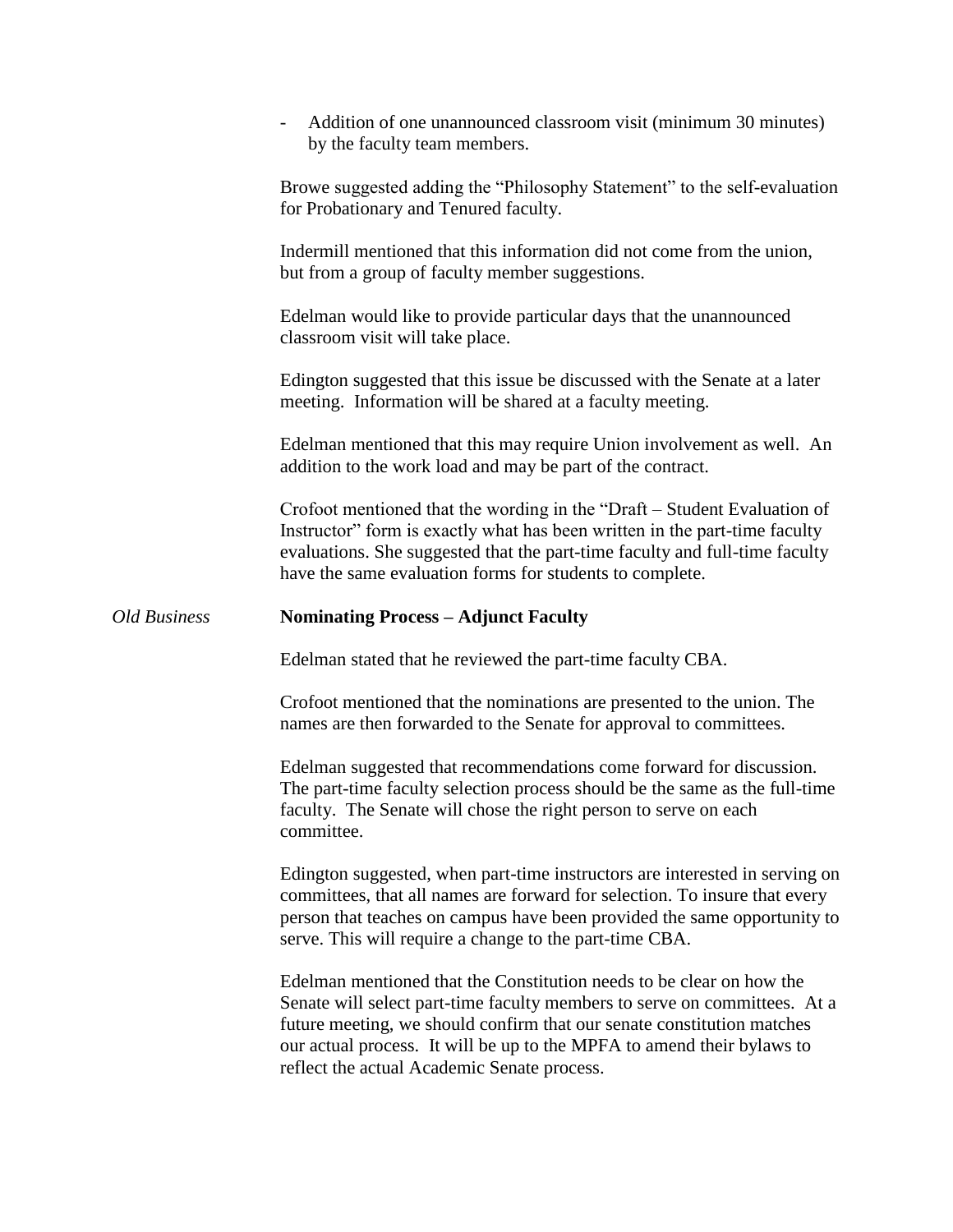It was discussed that the names of Part-Time nominees should be gathered by the part-time senate representatives. It is just a coincidence that the current part-time representatives on the Academic Senate include the MPFA president. In actuality, however, there is no requirement that the senate include the MPFA officers. Gathering part-time committee nominees should be the role of the part-time senators, not of their union representative (Thought these roles may be held by the same person, as they currently are).

#### **First Read – Part-Time Pay Equity Resolution**

Reid asked if this is a Senate item?

It is a state-wide resolution regarding equitability of pay for part-time instructors.

Edington mentioned that support for the resolution will help to improve student's success and retention.

Edelman mentioned three options: As a Senate we can do nothing with it; take a vote that we support this and encourage/support the union; or pass our own resolution.

Jenkins suggested a vote of support as a Senate. We think this is worth while for MPFA/MCFT.

Gehrman mentioned that some full-time faculty share their offices with part-time faculty.

Crofoot asked that the resolution be on the agenda at a later date. She will speak with Warf in regards to the second reading.

#### **Appoint Senators – Fort Bragg Feasibility Study Team**

Dan Jenkins and Steve Cardimona currently serve on this committee.

M/C/S (*Edington/Browe*) to appoint Cardimona and Jenkins to the Substantive Change Committee.

When important committees are formed the Senate needs to be consulted early on. This process should include faculty members and the Senate should be consulted when committee members need to be selected.

*New Business* **Textbook Ordering Process** *(Continued)* Moved to February 26 meeting

> **Equivalency Committee Planning & Processes** Moved to February 26 meeting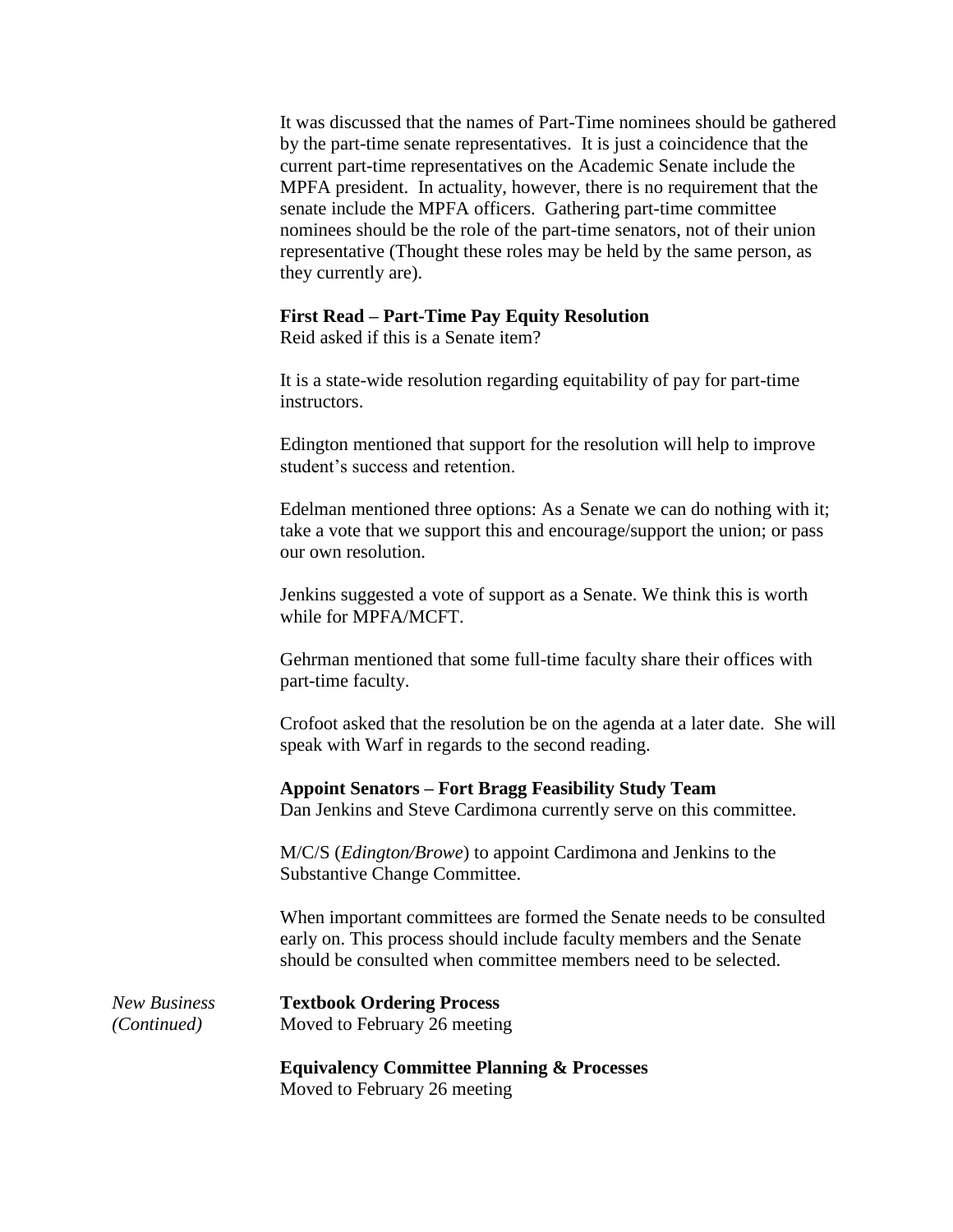# **Repeatability Report**

Moved to February 12 meeting Browe has the beginnings of the Resolution that will be brought to spring plenary

### **Next faculty Meeting – February 19th**

**(**Food provided by Student Services/Learning Skills/Counseling)

- Discuss faculty/administration relation issues
- Brief message from President Reyes
- Minimum Qualifications Process Report
- Proposed changes to faculty evaluation forms/process
- Other topics?

President Reyes was planning to attend the meeting on February 19. The meeting will need to be changed to a later date.

Gehrman suggested that the Senate formulate clear questions for his next visit.

Edelman suggested that questions be provided from the Senate and then open up to faculty for further questioning and discussion.

Browe mentioned, at the prior meeting, that certain items were not up for discussion, while other items were.

Edington – This situation seems to be improving. Early problems seemed to be a result of Information being communicated differently than with past President's.

*Next Meeting* Thursday, February 12, 2015 at 12:30 p.m. in Room 4210

*Adjournment* The meeting adjourned at 1:57 p.m.

#### **Academic Senate Membership - 2014-2015**

| Reid Edelman – President        | Steve Cardimona        |
|---------------------------------|------------------------|
| Jason Edington – Vice President | Jessica Crofoot - MPFA |
| Catherine McKay - MPFA          | Sarah Walsh            |
| <b>Tascha Whetzel</b>           | Dan Jenkins            |
| Jody Gehrman                    | Doug Browe             |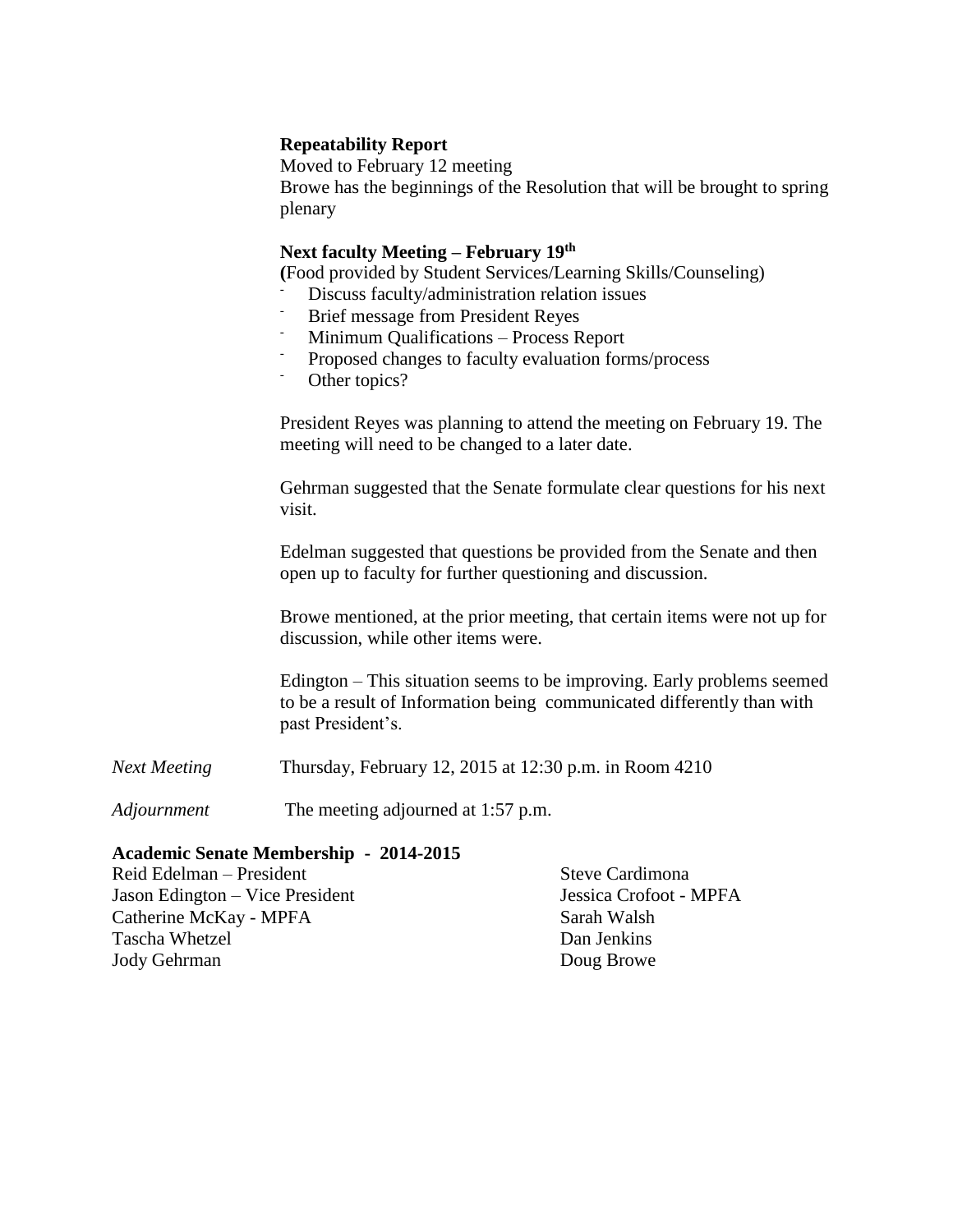# **PRESIDENT'S REPORT, for 2/12/15 AS Meeting**

Respectfully submitted by Reid Edelman, Academic Senate President, 2/5/15

# **VP / Deans / Senate Meeting 1/13/15, 8:30-10 AM**

**I: Min Qualifications:** I discussed our need to develop an implementation plan for bringing min qualification applications to AS and a timeline for considering these applications. I emphasized that, now that we have a BOT approved policy, we need to follow it. I cannot just sign off on hiring folks. We will need to develop a structure that does not consume all of our AS time. We discussed that training will be necessary for AS leadership and also for committee members by discipline. Ginna and deans will come to an AS meeting to work with us on developing a schedule that will work with our scheduling process. This is and will continue to be an AS driven process.

**II. Accreditation Update:** Ginna updated us on status of follow-up report and ad hoc committee. We are on track, though there is still a lot of writing to be done. Report will come to AS on Feb 12. Ginna and I have worked out dates to bring accreditation and substantive change reports to AS.

**III. Spring 2015 Schedule:** The instructional salary budget for this year is coming in significantly over for this year. Administration and staff are investigating the reasons for this. This does add greater urgency to implementation of Enrollment Management Committee priorities and plans.

**IV. Updates:** Debra presented dual enrollment conference and reported on this. Fort Bragg HS has current proposal to us to due dual enrollment class in association with them. Debra is working on trying to get MOU in place to allow this to happen. It would allow us to generate 5 sections of FTES with instructors being provided by FBHS. They would like their students to get college credit for his experience.

# **BOT Meeting 1/14/15, 5 PM**

Jack Tomkins called the meeting to order at 5 PM. This was his first meeting as chair of the BOT, following the term of Joel Clark.

Two items were moved from consent agenda to action items (one regarding employment of interim HR director and one ratifying deed of easement). Minutes were approved with minor adjustments.

At my request, public comment was moved ahead of the closed session. Alan West made a public comment reporting of accomplishments of Point Arena Friends Affiliate group through foundation and fund-raising efforts. BOT emerged from Closed Session at 6:25 PM.

Action items were considered, including policy approvals. See BOT minutes for details.

Trustee Haynes made a strong statement with regard to BP 3600 on Auxiliary Organizations with regard to the need for civility and holding the best interests of the college in all auxiliary group contacts with the college. He argued that, with regard to the friends of PA, the friends should not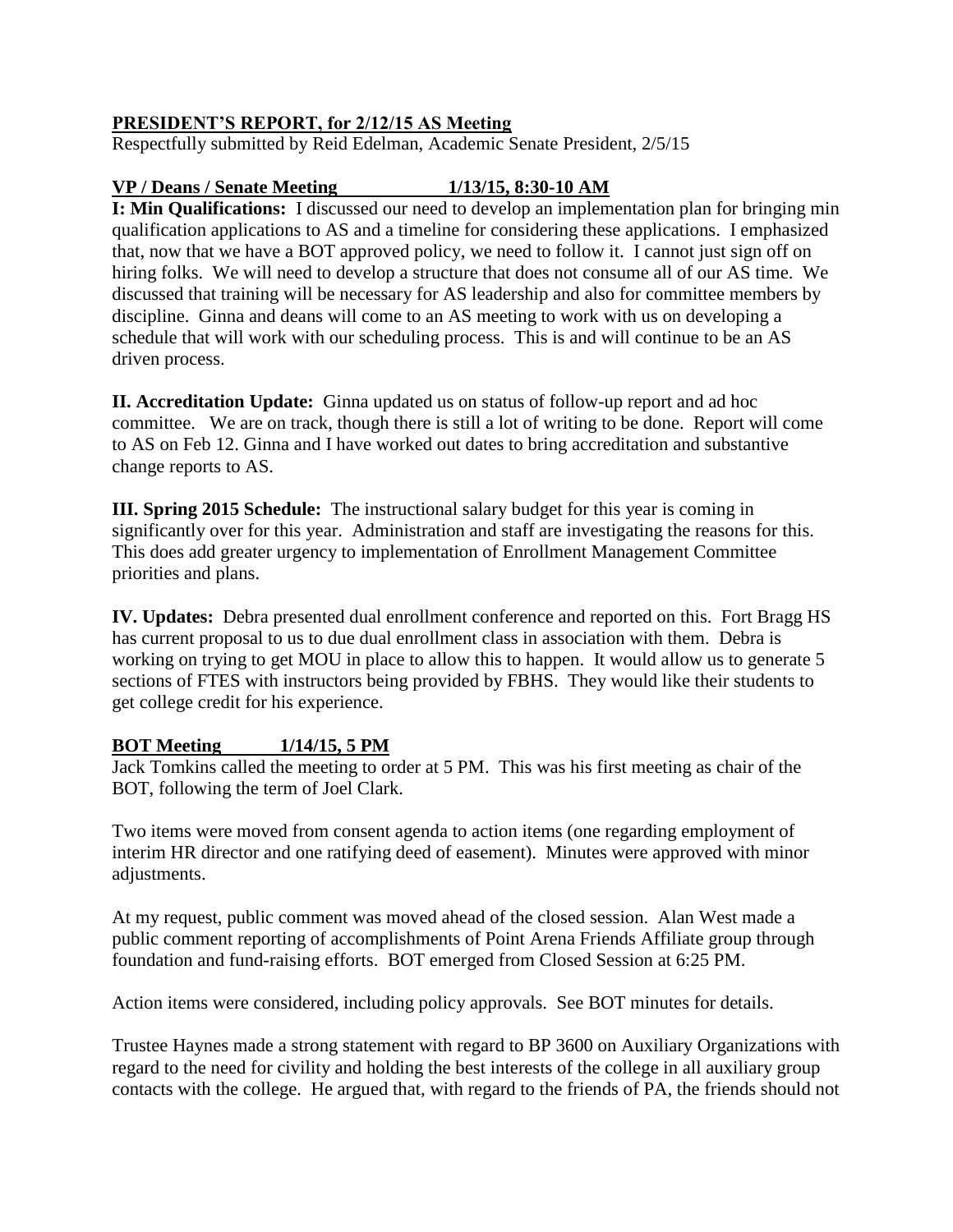be a part of any college auxiliary group given their hostile interactions with the college. Other trustees pointed out that the friends groups are not auxiliary groups; rather the Foundation is an auxiliary group. Others pointed out that the PA Friends affiliate organization did not exist when comments Trustee Haynes found troubling were made…those were comments by individuals.

The policy on Minimum Qualifications was discussed. There was a concern about the need for the BOT to act on all equivalency decisions and whether or not this would need to happen prior the final phase of the hiring process. The policy was approved with the recognition that the policy may need to be amended following further review. Also, the BOT will need to review this along with the related Administrative Procedure.

The BOT considered the contract extension of President Reyes which should have been addressed in July. The BOT announced that they have deemed President Reyes' performance satisfactory and extended his contract by an additional year and would grant the 3% raise as required by his original contract.

Hiring of interim HR director was approved.

BOT considered ratifying deed of easement for Point Arena. Trustee Haynes argued against approving this deed and said he would vote against it. Trustee Clark acknowledged that a great deal of work has been done internally on this issue and appreciated that work. BOT approved the item with only Trustee Haynes dissenting.

BOT gave round of applause in recognition of our success in our success in creating and implementing associate degrees for transfer.

Constituent group reports were presented. In my report, I added a few oral comments:

- 1) With regard to Minimum Qualifications, I urged the BOT to read our Administrative Procedures on this topic and also to certainly be involved in approving all hires, especially with the attention to those proposed hires qualifying through the MQ process. That being said, I urged the BOT not to get involved in the details of assessing MQs; these should really be viewed as a faculty matter.
- 2) With regard to the earlier discussion of auxiliary organizations and civility, I said that, while I did not agree with many of the arguments I heard through the Point Arena debate, and some of the actions of the "friends" (including the threatened lawsuit) I found to be very unfortunate, I did not ever hear anything I'd consider uncivil. I never heard anybody shout or swear or insult anybody personally. I urged the BOT to differentiate between uncivil conduct as opposed to the public passionately expressing views that the staff and / or BOT may disagree with. I said that, as a BOT, they need to be open to hearing dissenting views, even when they are expressed strongly. They should not amend any policy in any way that may curtail free and passionate debate and speech from our valued community.

Trustee reports were presented starting at 8:25.